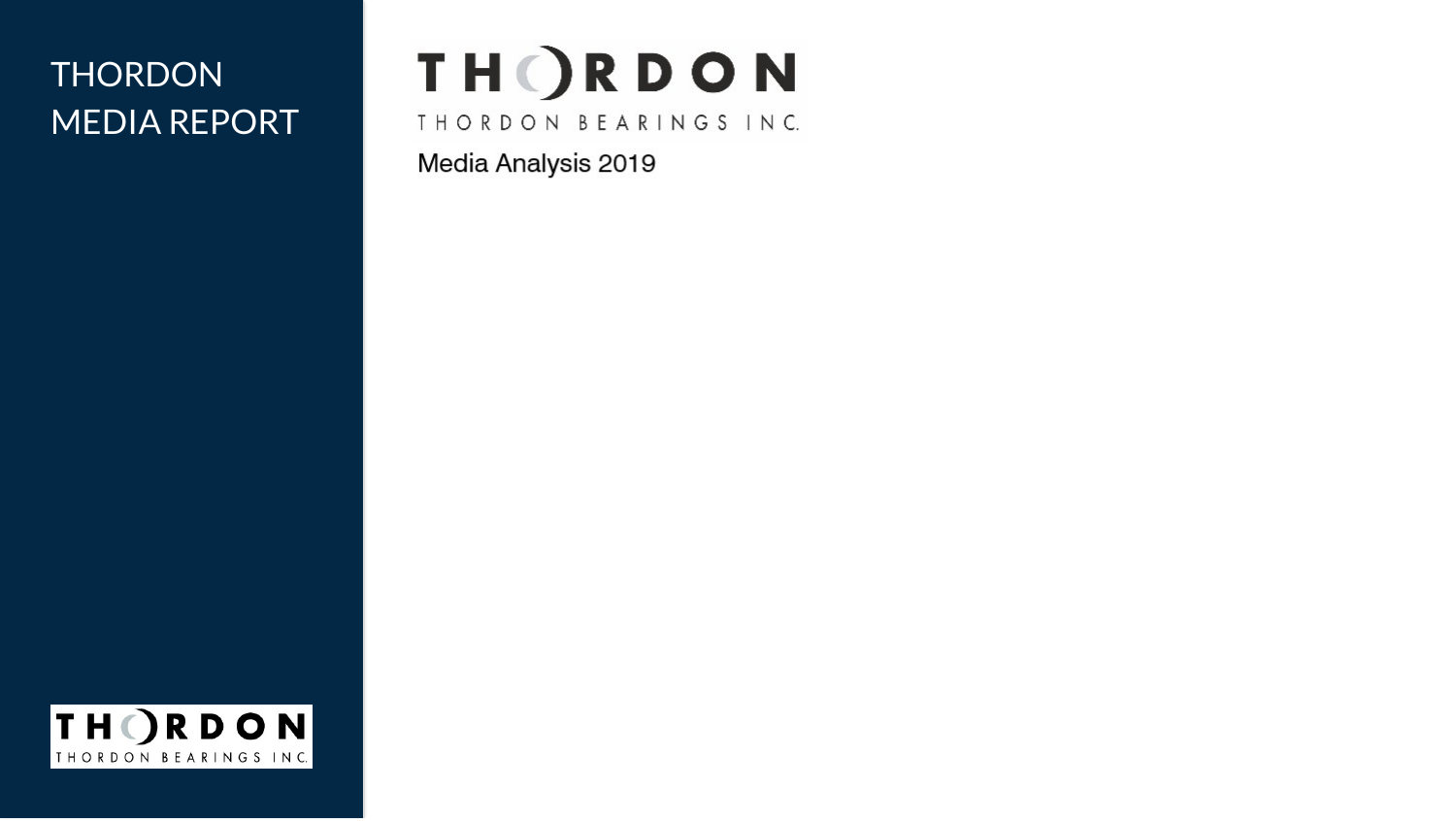### **SUMMARY**

26 press releases

6 feature articles

3 award nominations

1 award win

400+ published articles

12.56M reach

## Thordon Bearings

Between 01 January 2019 and 23 December 2019, Seaborne Communications created and distributed 26 press releases and 6 placed feature relating to Thordon Bearings commercial shipping and hydro power business divisions.

We were successful in securing three award nominations and one award win. We arranged a number of 1-2-1 interviews with journalists and various trade shows and encouraged direct media contact.

Throughout the course of the year, Seaborne Communications created greater awareness of Thordon Bearings, its products, services, executives and distributors with more than an estimated 400 separate published articles achieving an estimated potential reach of 12.56M.

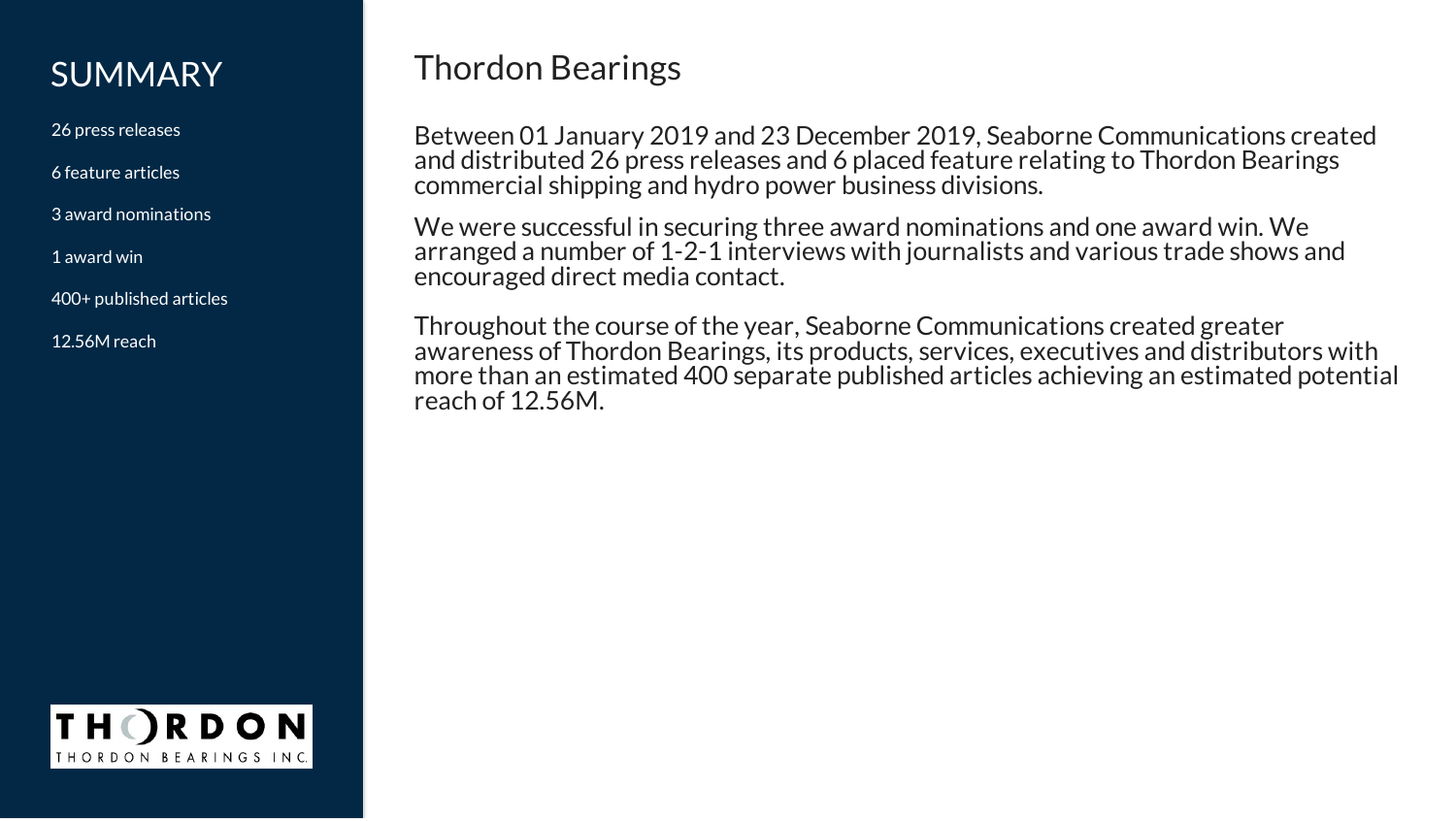## **EXECUTIVE SUMMARY**

HIGHLIGHTS FROM THEYEAR

**THORDON** THORDON BEARINGS INC. Editorial Mentions The number of appearances in articles <sup>385</sup>

Potential Reach Approximate number of article views you appeared in 18.3M

\*Net Tonality Score

+22

mSCORE **33** Jan 1, 2019 - Dec 31, 2019

The net change (up or down) in sentiment over the time period

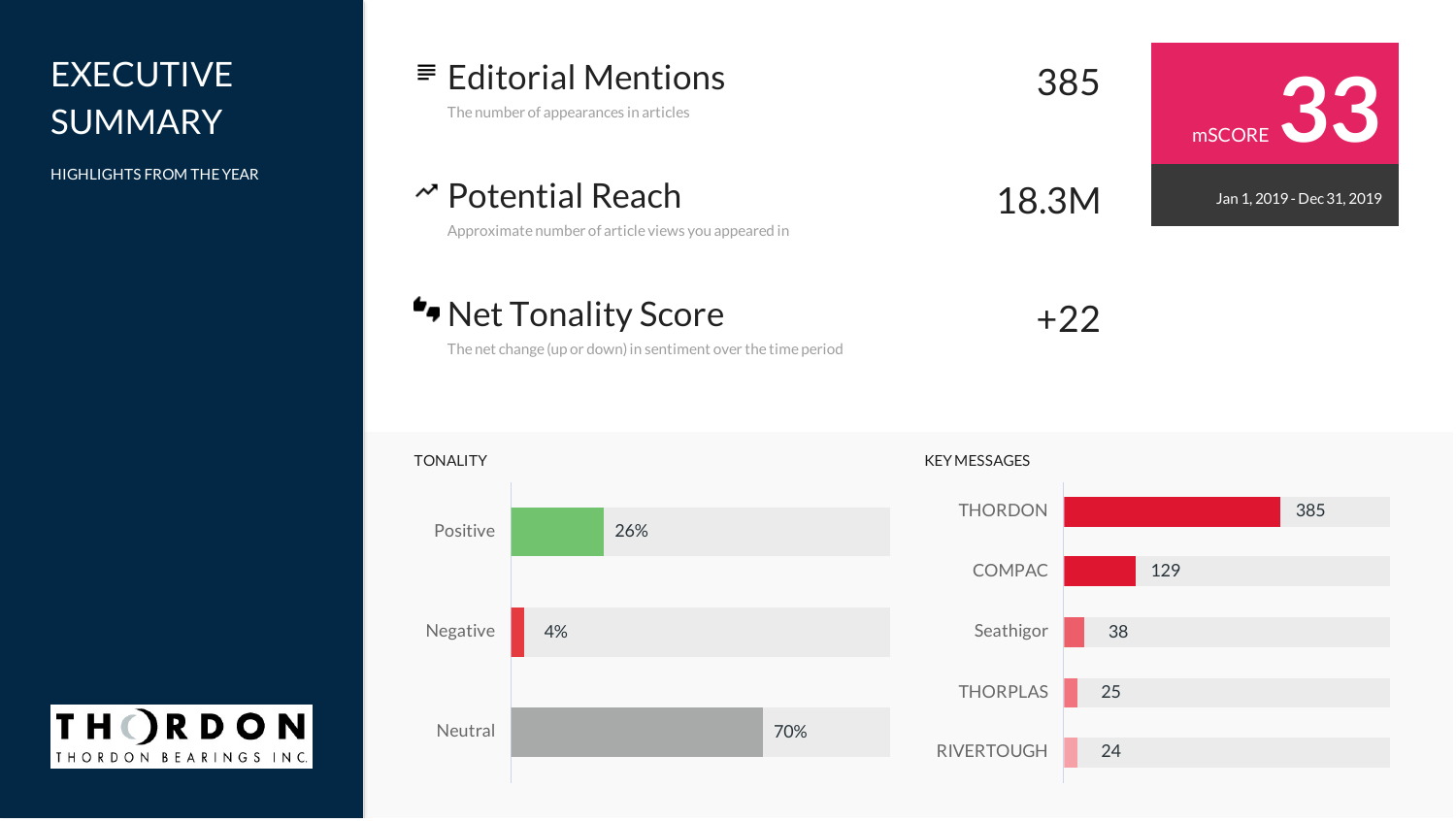## MEDIA EXPOSURE

### HIGHLIGHTS FROM THEYEAR

"Infomarine.net" accounted for 8% of volume

## Thordon Bearings' media exposure







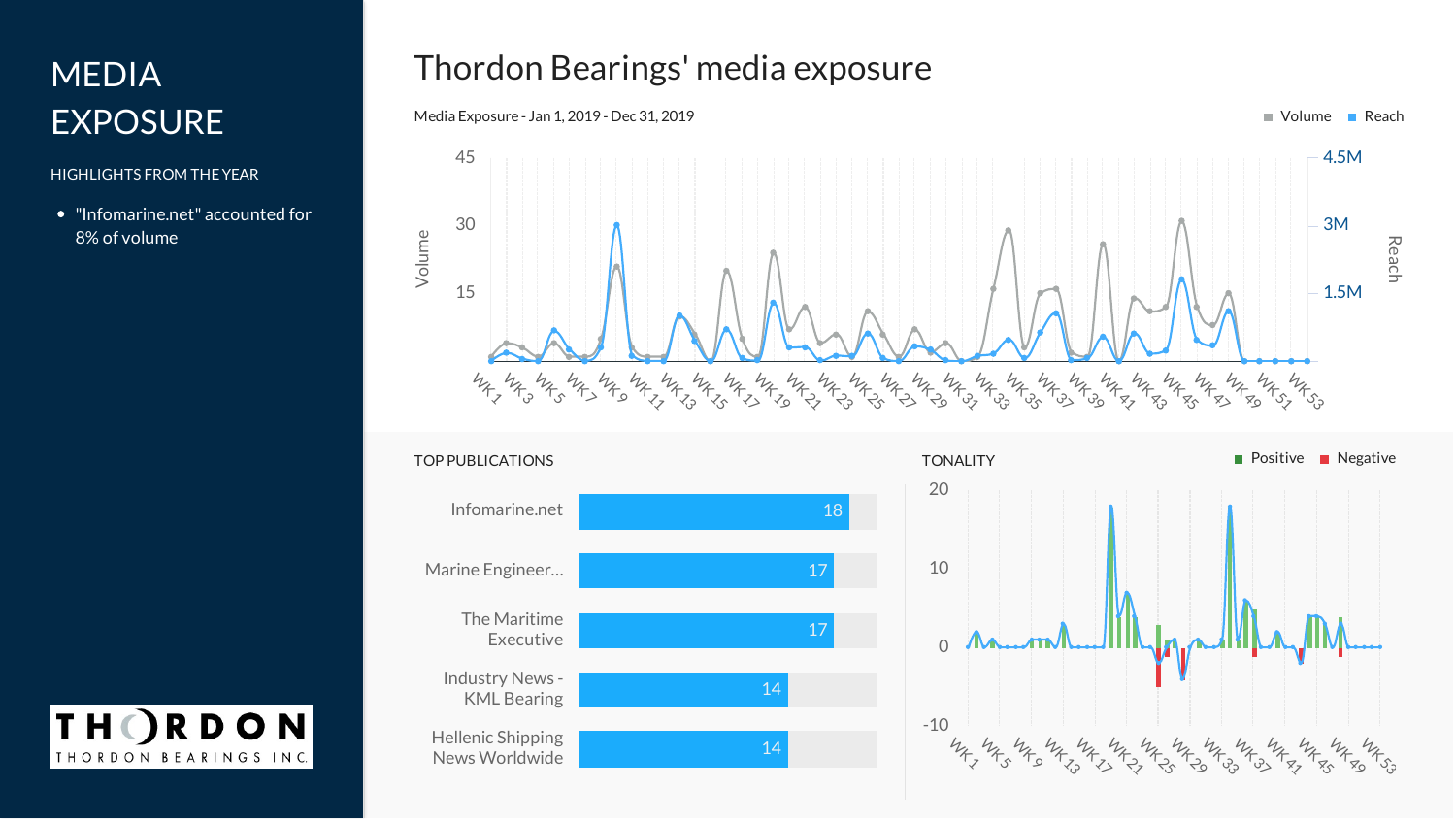## SOCIAL MEDIA EXPOSURE

### HIGHLIGHTS FROM THEYEAR

**TH** 

RDON

THORDON BEARINGS INC.

Twitter accounted for 51% of social volume, followed by Facebook with 25% share

### Thordon Bearings' social exposure





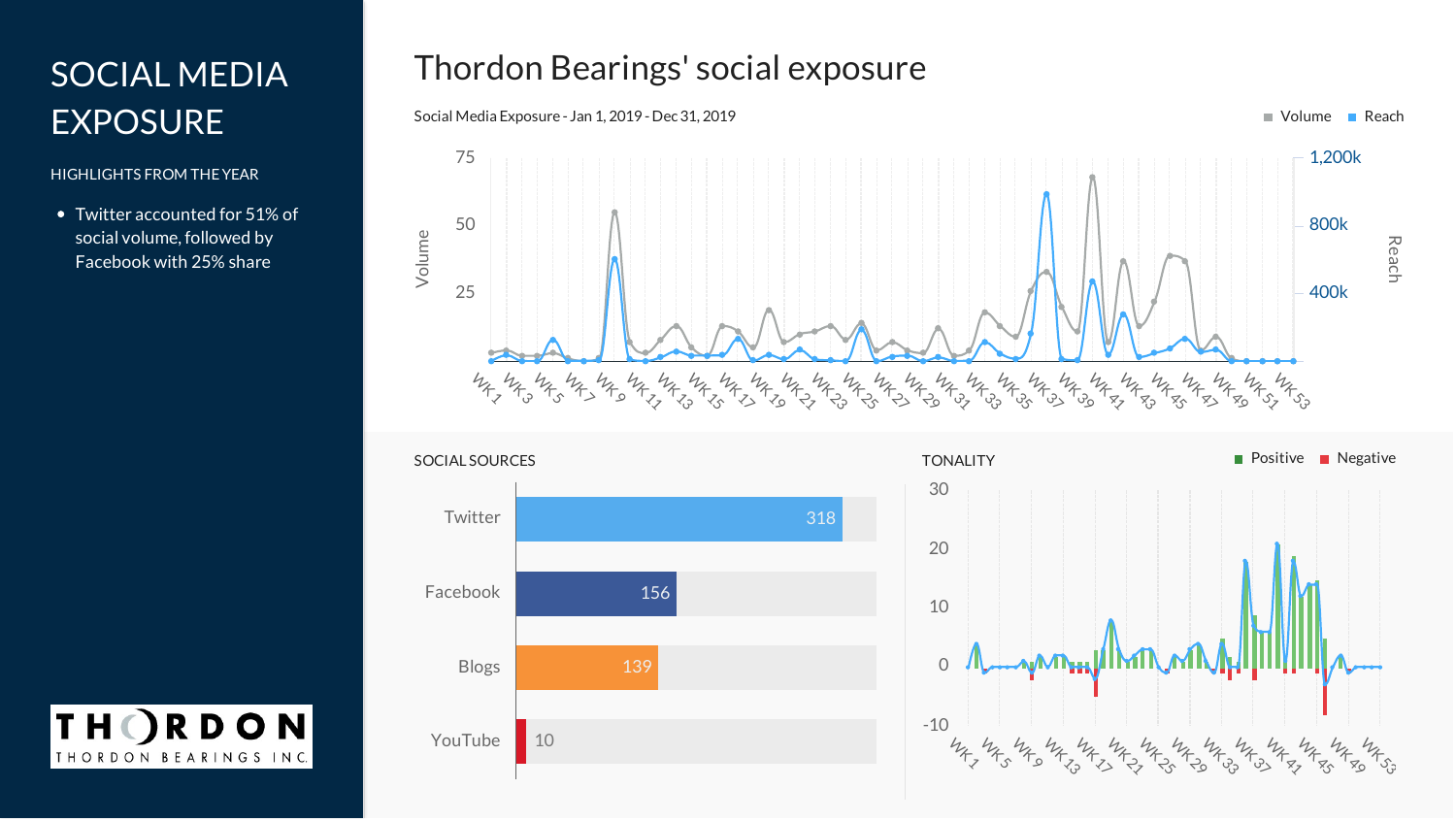## TOP ARTICLES

### HIGHLIGHTS FROM THEYEAR

- The top 25 articles combined for a total reach of 11M
- The sentiment was predominantly positive in the top articles with high reach

## **Riznesu**

Top Articles - Jan 1, 2019 - Dec 31, 2019

聯合理財網 | Feb 27

聯合理財網 had the largest reach of 1.9M

### [台灣燃料電池夥伴聯盟領團](https://money.udn.com/money/story/5722/3668250) 促進 台日產業交流

為期三天的2019年日本氫能燃料 電池展(FCEXPO)日前於東京落 幕,台灣燃料電池夥伴聯盟率領台 廠前進日本,促進兩國產業交流。 台灣燃料電池夥伴聯盟今年第九度 參加日本氫能燃料電池展,帶領錫 力、九豪、群翌、富堡、順德、揚 志等廠商以台灣館規模展出業者在 氫燃料電池技術研發能量,同時與 日...

Reach 1.9M Neutral Puls Biznesu |Mar 26

### [Kanadyjczycy](https://www.pb.pl/kanadyjczycy-przejeli-elektrownie-wodna-w-polsce-956910) przejęli elektrownię wodną w Polsce

Thordon Bearings kupił małą elektrownię wodną Strużyska w Pile, donosi waterpowermagazine.com.

Reach 671k

### 搜狐公众平台 |May 9

### Seatrade[授予汪泓女士](http://www.sohu.com/a/312969041_479794)"邮轮发展 杰出贡献奖"

原标题:Seatrade授予汪泓女 士"邮轮发展杰出贡献奖" ◆ 5月7 日晚,在伦敦市政厅举行的第31 届SeatradeAwards颁奖典礼上, 上海宝山区委书记、上海国际邮轮 经济研究中心首席研究员汪泓教授 荣膺"邮轮发展杰出贡献 奖"(OutstandingContributio...

Reach 805k · Neutral

Marine Insight | Jan 30

### How COMPAC Stern Tube Bearing System Can Prevent Oil Pollution?

The rotation of a ship's propeller is responsible for the ahead or astern movement of the vessel. The propeller is connected to the Marine P...

Reach 634k · Neutral

**ORDON** THORDON BEARINGS INC.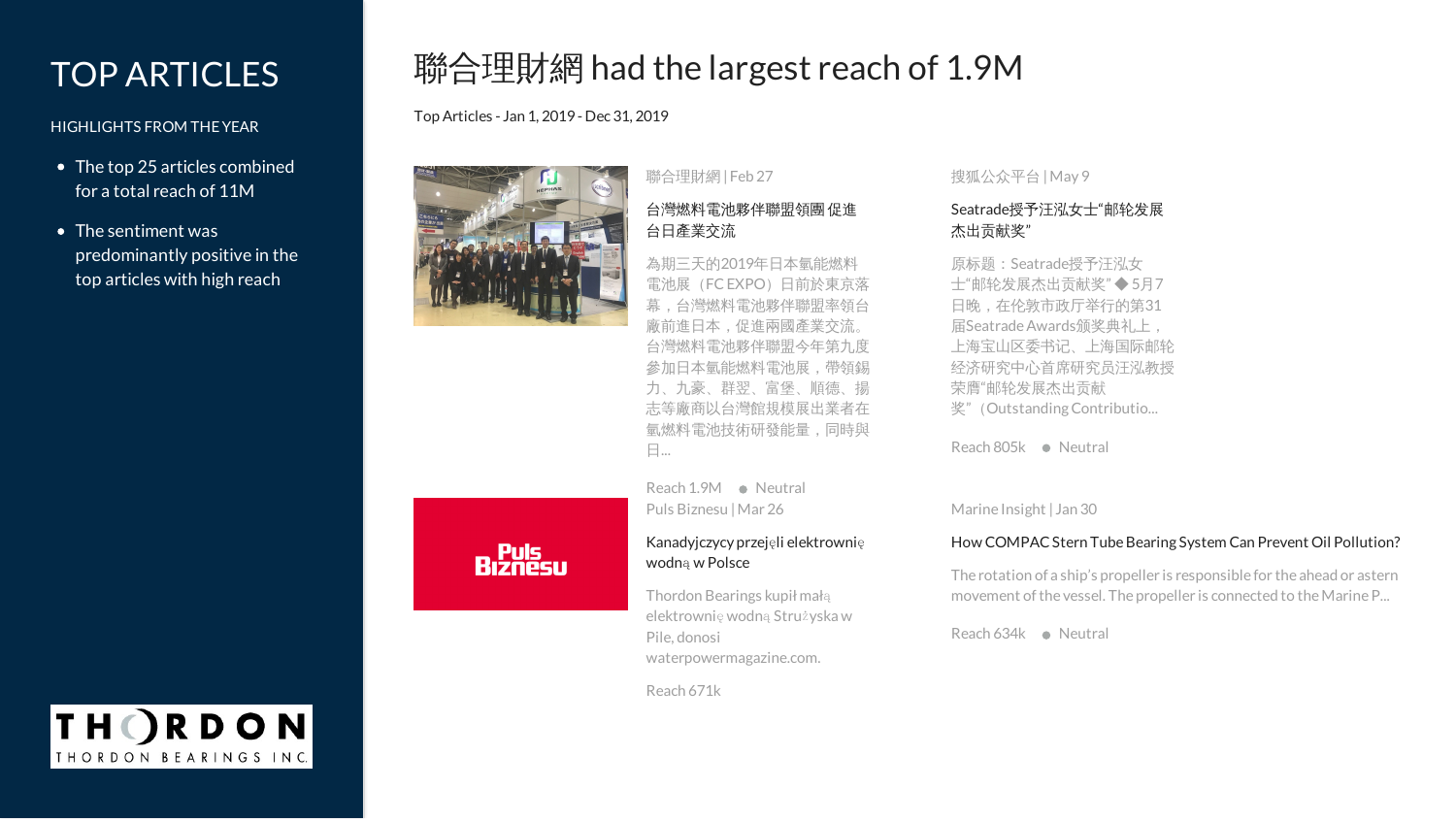## TOP PUBLICATIONS

### HIGHLIGHTS FROM THEYEAR

"Infomarine.net","Marine Engineering Magazine - MEM Online", and "The Maritime Executive" accounted for 24% of the volume share among the 25 highest publications



### MEM Online mentioned Thordon Bearings the most

Top Publications byVolume - Jan 1, 2019 - Dec 31, 2019

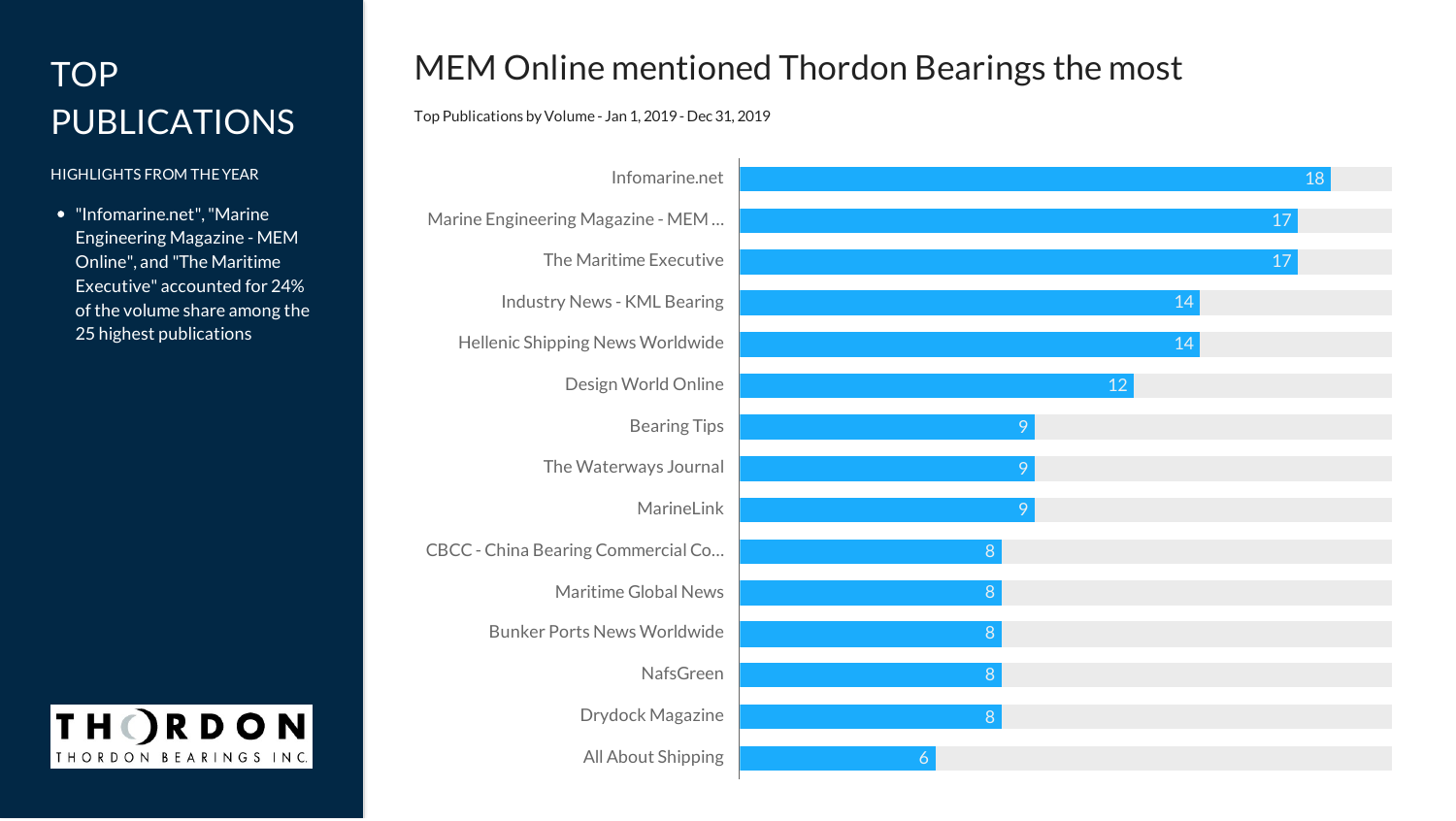- 
- 
- 



### Mike Santora was the top influencer

Top Editorial Influencers by Volume - Jan 1, 2019 - Dec 31, 2019

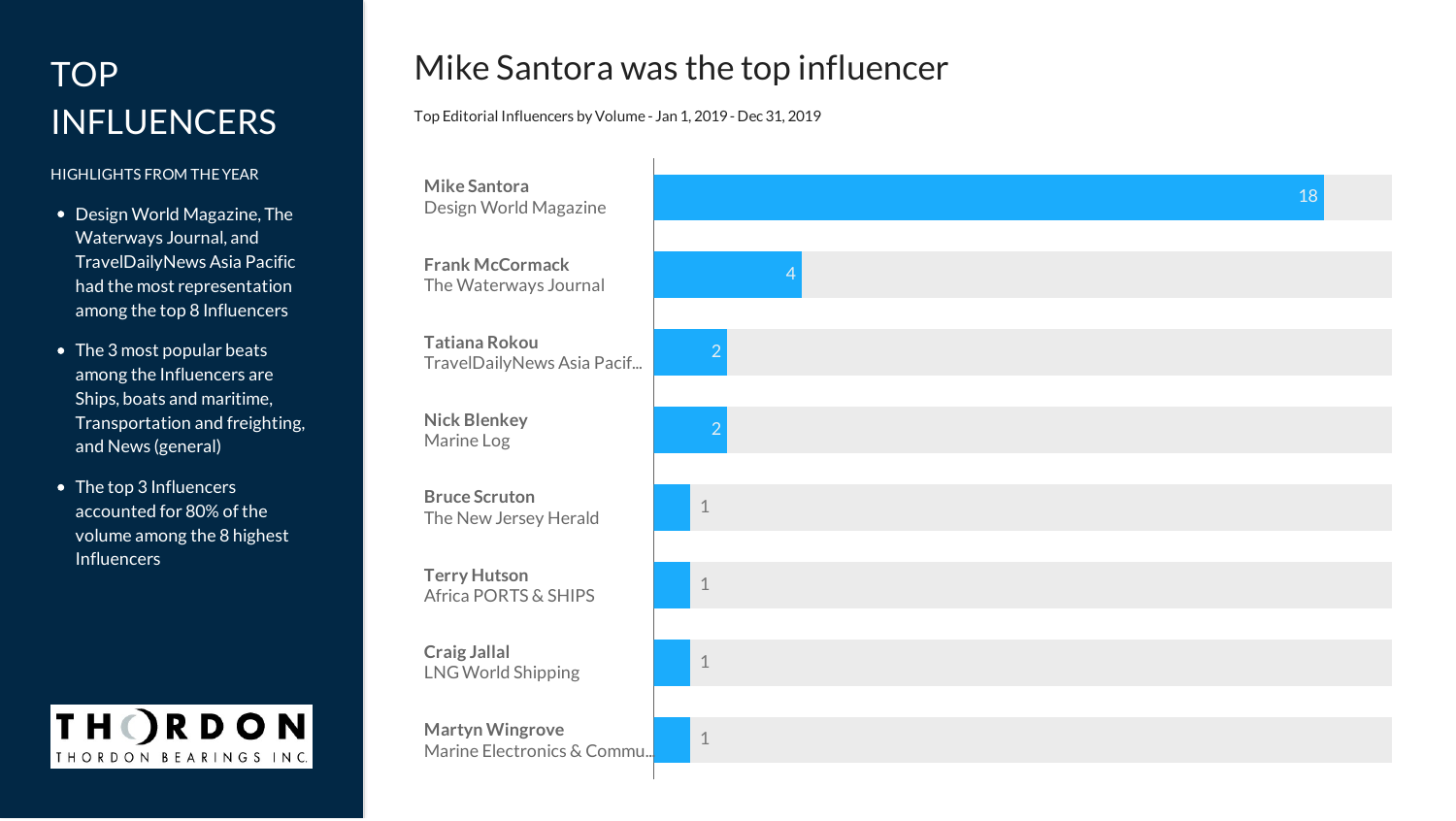### SOCIAL ECHO

HIGHLIGHTS FROM THEYEAR

• Marine Insight had the most popular article on social media with 1.3k shares

### 186 articles were shared 4.7k times on social media

Social Echo - Jan 1, 2019 - Dec 31, 2019





### MOST SHARED ARTICLES

Marine Insight |Nov 8

Water - The Only Technically, Environmentally And Commercially ViablePropeller Shaft Lubricant

Thordon Bearings is alerting its customers to the recent publication of a DNV GL study that concludes the recent surge in propeller shaft be...

 $Reach 515k \bullet Neural$ 

 $0.16$  1.3k



The Waterways Journal | Nov 22

### Enterprise Marine Honors LongtimeCapt. PierreBilliot

EnterpriseMarine Services christened the my. Pierre Billiot November 14 in a ceremony held at its Houma, La., headquarters. It was the four...

Reach 6k **Neutral** 



RDON THORDON BEARINGS INC.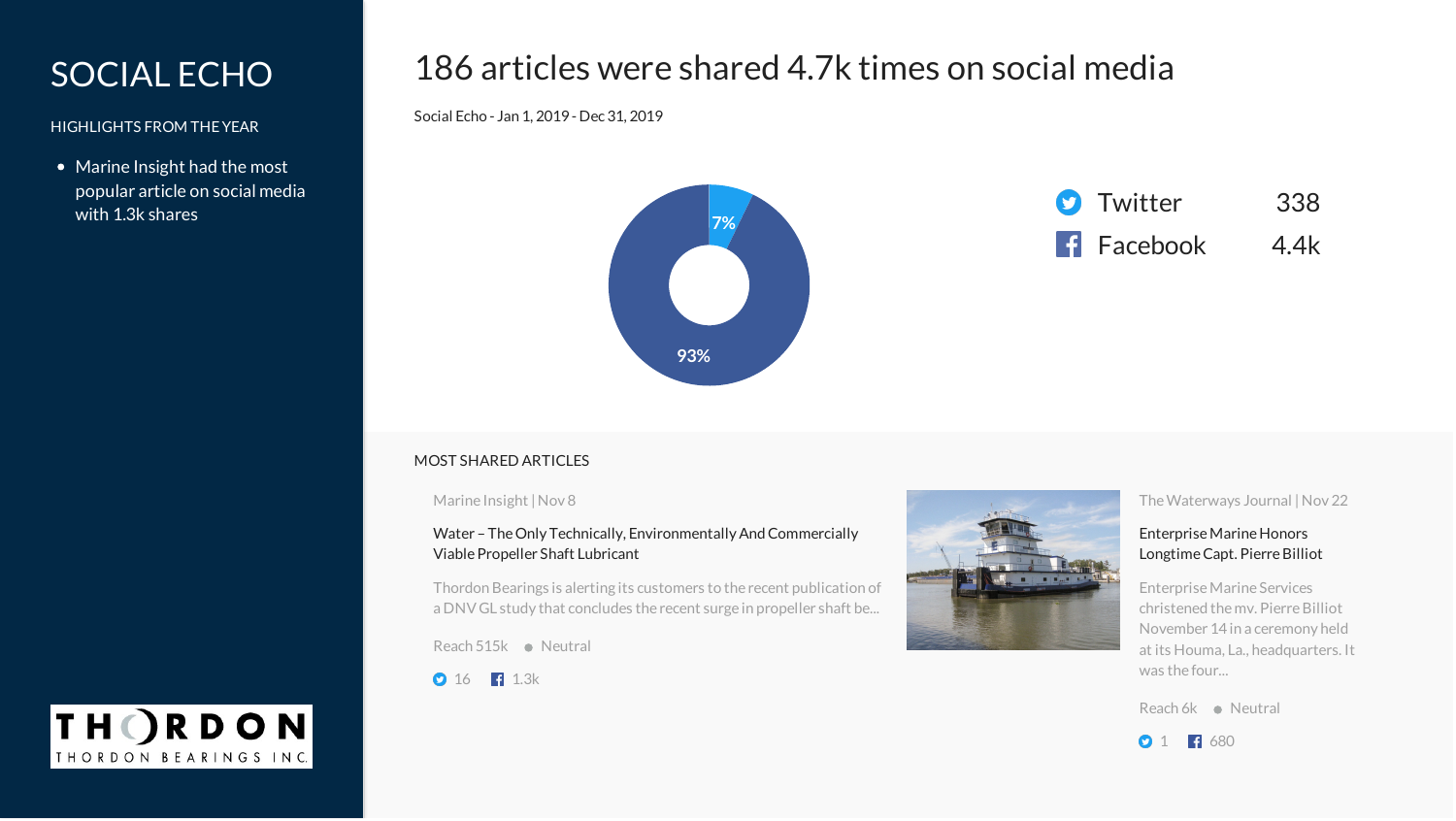### GEO PRESENCE

### HIGHLIGHTS FROM THEYEAR

- Thordon Bearings was mentioned in 25 total countries in this time period
- The regions North America, Western Europe, and South East Europe combined to cover 75% of the total volume in this time period

### **THORDON** THORDON BEARINGS INC.

## United States and United Kingdom had the most global coverag...



### TOP COUNTRIES

**United States 33% ESE** 噐 **UnitedKingdom 24%** 医 **Greece 15% MainlandChina 6% India 4%**  $\overline{\phantom{a}}$ 

|                          | $\blacksquare$ United Arab Emirates | 3% |
|--------------------------|-------------------------------------|----|
|                          | Russia                              | 2% |
| $\overline{\phantom{a}}$ | Poland                              | 2% |
|                          | <b>B</b> Switzerland                | 2% |
|                          | I+I Canada                          | 1% |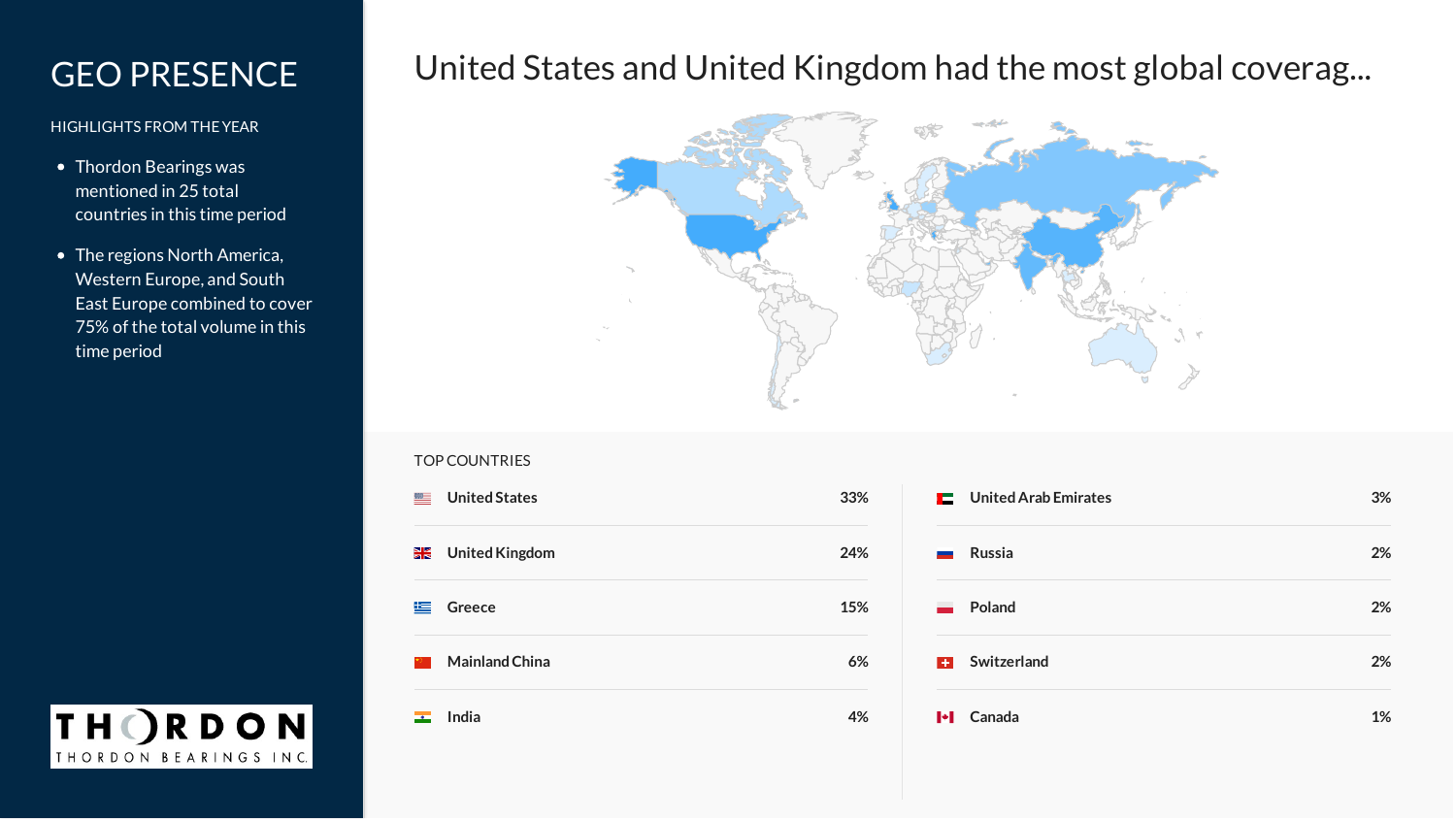## KEY MESSAGES

### "Thordon" was the most mentioned key message

Key Messages - Jan 1, 2019 - Dec 31, 2019



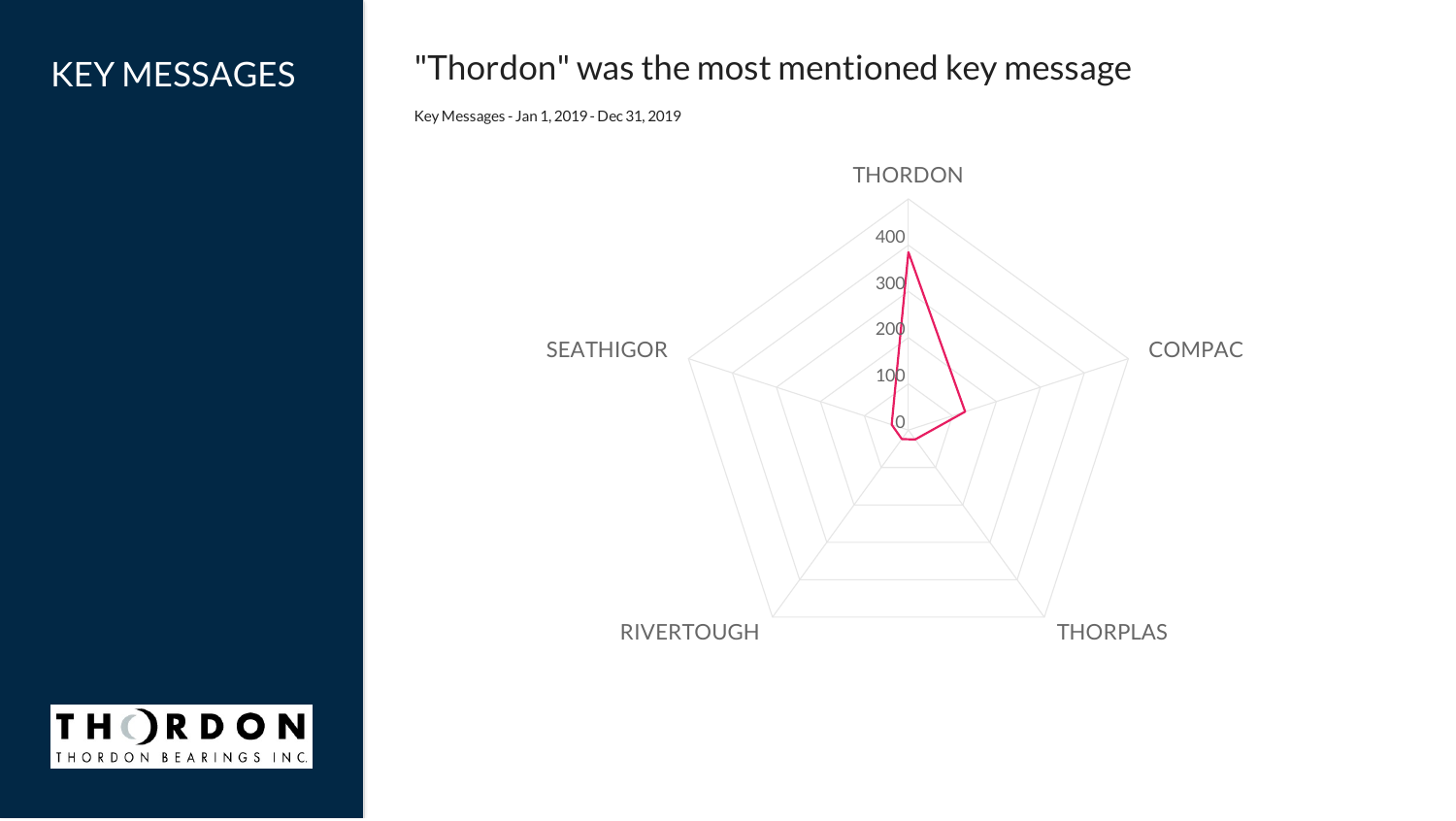AVE

HIGHLIGHTS FROM THEYEAR

## Thordon Bearings's total AVE was £169k

### AVE - Jan 1, 2019 - Dec 31, 2019



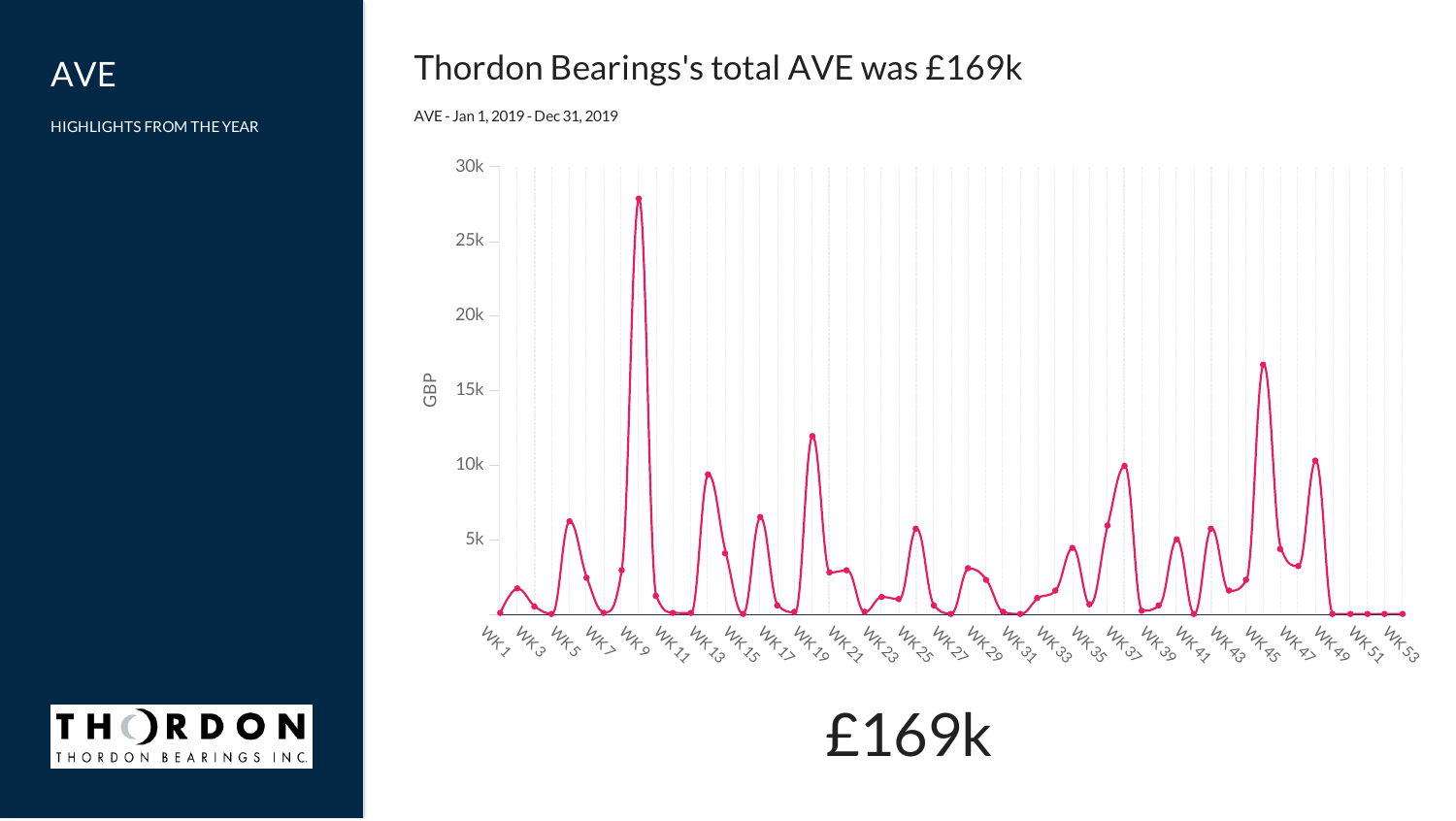## WORD CLOUD

HIGHLIGHTS FROM THEYEAR

• "vessel" (128) "Thordon Bearings"(128) "Thordon"(96)

• The above 3 keywords covered 30% of the mentions across the top 23

**RDON** THORDON BEARINGS INC.

## Thordon Bearings's most popular keyphrase was "vessel"

WordCloud - Jan 1, 2019 - Dec 31, 2019